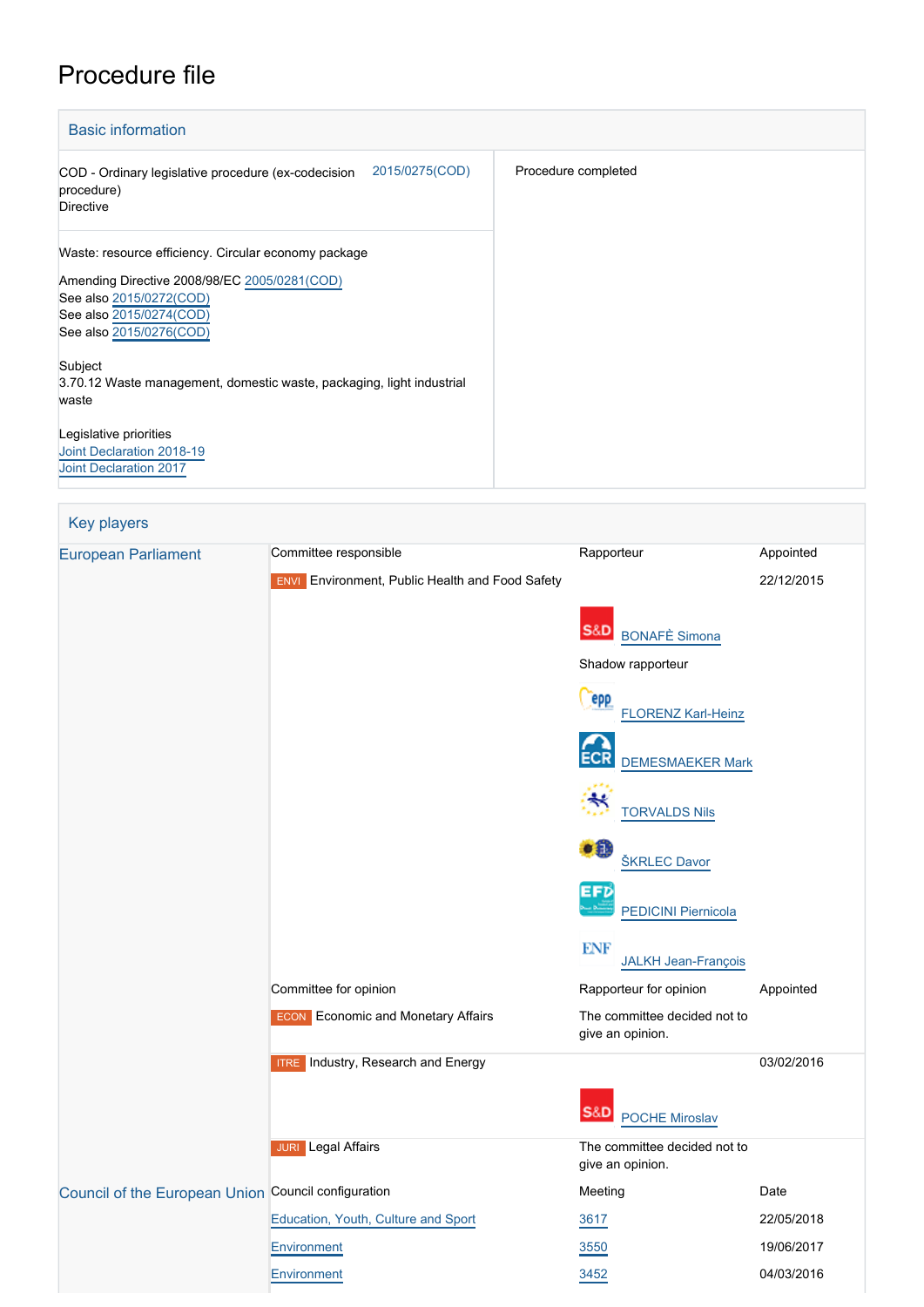[Environment](http://ec.europa.eu/info/departments/environment_en)

Commissioner TIMMERMANS Frans

[European Economic and](http://www.eesc.europa.eu/) [Social Committee](http://www.eesc.europa.eu/) [European Committee of the](http://www.cor.europa.eu/) [Regions](http://www.cor.europa.eu/)

| Key events |                                                                                               |                                  |         |
|------------|-----------------------------------------------------------------------------------------------|----------------------------------|---------|
| 14/12/2015 | Committee referral announced in<br>Parliament, 1st reading                                    |                                  |         |
| 04/03/2016 | Debate in Council                                                                             | 3452                             |         |
| 24/01/2017 | Vote in committee, 1st reading                                                                |                                  |         |
| 09/02/2017 | Committee report tabled for plenary, 1st<br>reading                                           | A8-0034/2017                     | Summary |
| 14/03/2017 | Debate in Parliament                                                                          | 疝                                |         |
| 14/03/2017 | Decision by Parliament, 1st reading                                                           | T8-0070/2017                     | Summary |
| 14/03/2017 | Matter referred back to the committee<br>responsible                                          |                                  |         |
| 19/06/2017 | Debate in Council                                                                             | 3550                             |         |
| 27/02/2018 | Approval in committee of the text agreed<br>at 1st reading interinstitutional<br>negotiations | PE618.285<br>GEDA/A/(2018)001577 |         |
| 16/04/2018 | Debate in Parliament                                                                          | 局                                |         |
| 18/04/2018 | Results of vote in Parliament                                                                 | 심                                |         |
| 18/04/2018 | Decision by Parliament, 1st reading                                                           | T8-0114/2018                     | Summary |
| 22/05/2018 | Act adopted by Council after Parliament's<br>1st reading                                      |                                  |         |
| 30/05/2018 | Final act signed                                                                              |                                  |         |
| 30/05/2018 | End of procedure in Parliament                                                                |                                  |         |
| 14/06/2018 | Final act published in Official Journal                                                       |                                  |         |

| <b>Technical information</b> |                                                                                 |
|------------------------------|---------------------------------------------------------------------------------|
| Procedure reference          | 2015/0275(COD)                                                                  |
| Procedure type               | COD - Ordinary legislative procedure (ex-codecision procedure)                  |
| Procedure subtype            | Legislation                                                                     |
| Legislative instrument       | <b>Directive</b>                                                                |
|                              | Amending Directive 2008/98/EC 2005/0281(COD)                                    |
|                              | See also 2015/0272(COD)                                                         |
|                              | See also 2015/0274(COD)                                                         |
|                              | See also 2015/0276(COD)                                                         |
| Legal basis                  | Treaty on the Functioning of the EU TFEU 192-p1; Rules of Procedure EP<br>59-p4 |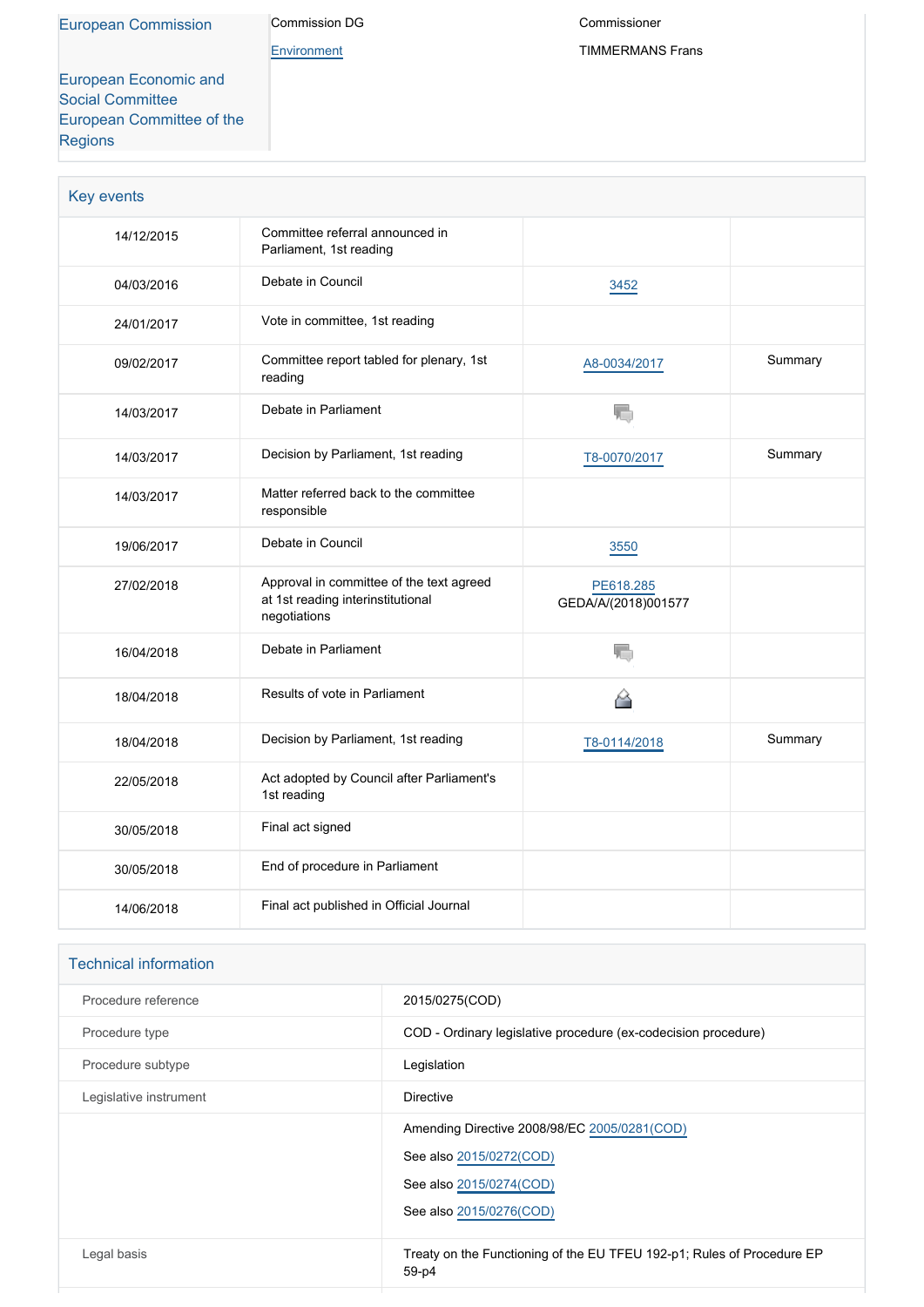| Mandatory consultation of other institutions | <b>European Economic and Social Committee</b><br>European Committee of the Regions |
|----------------------------------------------|------------------------------------------------------------------------------------|
| Stage reached in procedure                   | Procedure completed                                                                |
| Committee dossier                            | ENVI/8/05227                                                                       |

| Documentation gateway                                                        |              |                     |            |            |         |
|------------------------------------------------------------------------------|--------------|---------------------|------------|------------|---------|
| For information                                                              |              | SWD(2014)0208       | 02/07/2014 | EC         |         |
| Legislative proposal                                                         |              | COM(2015)0595       | 02/12/2015 | EC         | Summary |
| Document attached to the<br>procedure                                        |              | SWD(2015)0259       | 03/12/2015 | EC         |         |
| Document attached to the<br>procedure                                        |              | SWD(2015)0260       | 03/12/2015 | EC         |         |
| Reasoned opinion                                                             | AT_BUNDESRAT | PE577.019           | 18/02/2016 | <b>NP</b>  |         |
| Reasoned opinion                                                             | FR_SENATE    | PE577.041           | 18/02/2016 | <b>NP</b>  |         |
| Economic and Social<br>Committee: opinion, report                            |              | CES0042/2016        | 27/04/2016 | <b>ESC</b> |         |
| Committee draft report                                                       |              | PE580.497           | 26/05/2016 | EP         |         |
| Committee of the Regions:<br>opinion                                         |              | CDR0585/2016        | 15/06/2016 | CofR       |         |
| Amendments tabled in<br>committee                                            |              | PE585.615           | 18/07/2016 | EP         |         |
| Amendments tabled in<br>committee                                            |              | PE585.617           | 19/07/2016 | EP         |         |
| Amendments tabled in<br>committee                                            |              | PE585.618           | 19/07/2016 | EP         |         |
| Amendments tabled in<br>committee                                            |              | PE585.619           | 19/07/2016 | EP         |         |
| Amendments tabled in<br>committee                                            |              | PE585.620           | 19/07/2016 | EP         |         |
| Amendments tabled in<br>committee                                            |              | PE585.616           | 16/08/2016 | EP         |         |
| Amendments tabled in<br>committee                                            |              | PE589.144           | 07/09/2016 | EP         |         |
| Amendments tabled in<br>committee                                            |              | PE589.497           | 03/10/2016 | EP         |         |
| Committee opinion                                                            | <b>ITRE</b>  | PE582.196           | 27/10/2016 | EP         |         |
| Committee report tabled for<br>plenary, 1st reading/single<br>reading        |              | A8-0034/2017        | 09/02/2017 | EP         | Summary |
| Text adopted by Parliament,<br>partial vote at 1st reading/single<br>reading |              | T8-0070/2017        | 14/03/2017 | EP         | Summary |
| Coreper letter confirming<br>interinstitutional agreement                    |              | GEDA/A/(2018)001577 | 23/02/2018 | <b>CSL</b> |         |
| Text adopted by Parliament, 1st                                              |              | T8-0114/2018        | 18/04/2018 | EP         | Summary |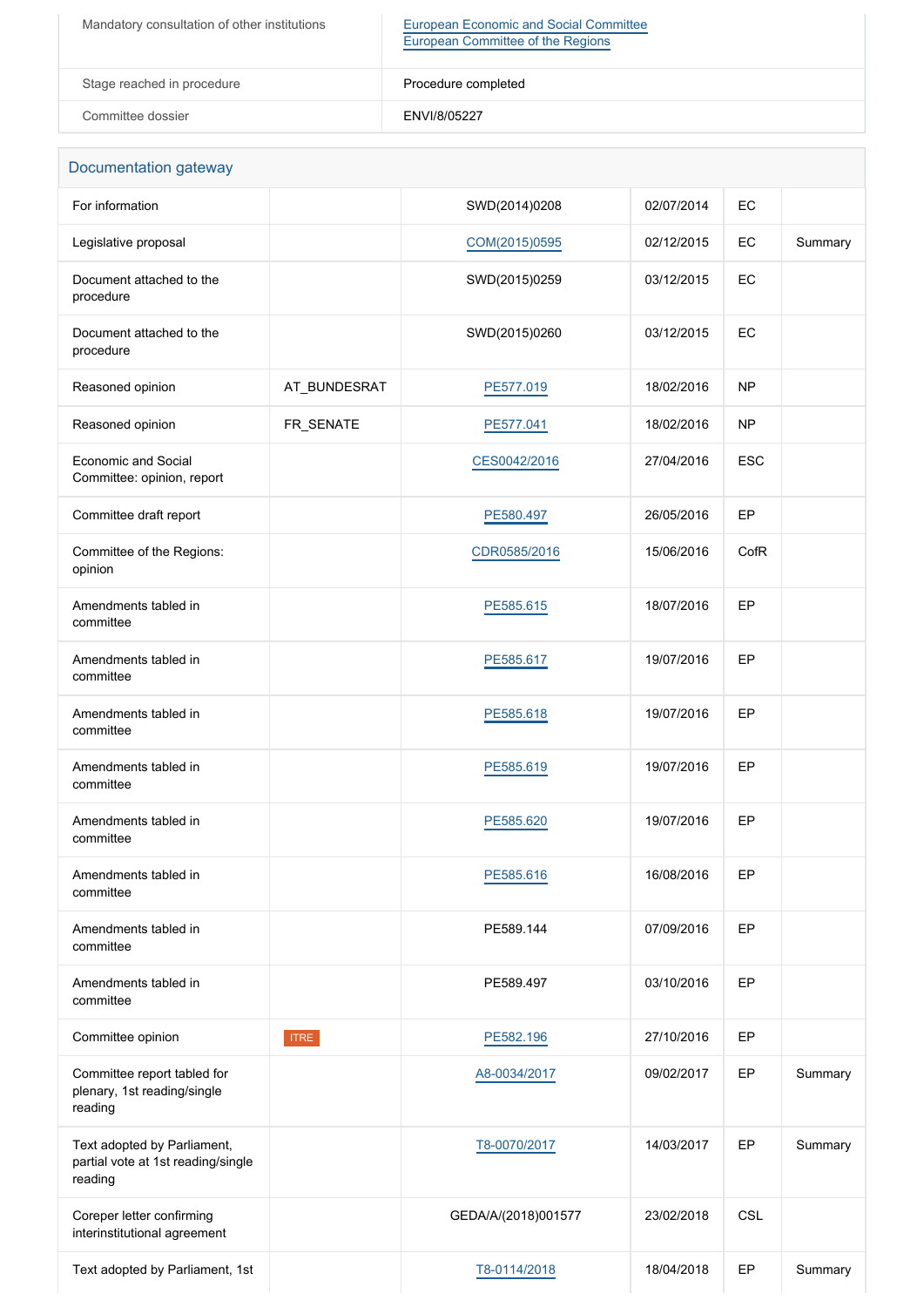| reading/single reading                            |                |            |     |  |
|---------------------------------------------------|----------------|------------|-----|--|
| Draft final act                                   | 00011/2018/LEX | 30/05/2018 | CSL |  |
| Commission response to text<br>adopted in plenary | SP(2018)350    | 06/06/2018 | EC. |  |

# Additional information Research document **[Briefing](http://www.europarl.europa.eu/thinktank/en/document.html?reference=EPRS_BRI(2018)625108)** Research document [Briefing](http://www.europarl.europa.eu/thinktank/en/document.html?reference=EPRS_BRI(2017)599288) Research document [Study](http://www.europarl.europa.eu/thinktank/en/document.html?reference=IPOL_STU(2017)602059)

#### Final act

#### [Directive 2018/851](https://eur-lex.europa.eu/smartapi/cgi/sga_doc?smartapi!celexplus!prod!CELEXnumdoc&lg=EN&numdoc=32018L0851) [OJ L 150 14.06.2018, p. 0109](https://eur-lex.europa.eu/legal-content/EN/TXT/?uri=OJ:L:2018:150:TOC) Summary

Final legislative act with provisions for delegated acts

### Waste: resource efficiency. Circular economy package

PURPOSE: to revise the rules on waste management in order to facilitate Europes transition to a circular economy.

PROPOSED ACT: Directive of the European Parliament and of the Council.

ROLE OF THE EUROPEAN PARLIAMENT: the European Parliament decides in accordance with the ordinary legislative procedure and on an equal footing with Council.

BACKGROUND: the Commission considers that recent trends suggest that turning waste into a resource is an essential part of increasing resource efficiency and closing the loop in a circular economy. The Unions economy currently loses a significant amount of potential secondary raw materials that are found in waste streams. In 2013, total waste generation in the EU amounted to approximately 2.5 billion tons of which 1.6 billion tons were not reused or recycled and therefore lost for the European economy. It is estimated that an additional 600 million tons could be recycled or reused. By way of example, only a limited share (43%) of the municipal waste generated in the Union was recycled, with the rest being landfilled (31%) or incinerated (26%).

With respect to waste management, the Union also faces large differences amongst its Member States. In 2011, while six Member States landfilled less than 3% of their municipal waste, 18 landfilled over 50%, with some exceeding 90%. This uneven situation needs to be redressed.

The proposal aiming to amend [Directive 2008/98/EC](http://www.europarl.europa.eu/oeil/popups/ficheprocedure.do?reference=2005/0281(COD)&l=en) on waste is part of a series of measures on the circular economy which also includes proposals to amend:

- Directive 94/62/EC on [packaging and packaging waste](http://www.europarl.europa.eu/oeil/popups/ficheprocedure.do?reference=2015/0276(COD)&l=en)
- Directive 1999/31/EC on the [landfill of waste](http://www.europarl.europa.eu/oeil/popups/ficheprocedure.do?reference=2015/0274(COD)&l=en)
- Directive 2000/53/EC on [end-of-life vehicles](http://www.europarl.europa.eu/oeil/popups/ficheprocedure.do?reference=2015/0272(COD)&l=en)
- Directive 2006/66/EC on **[batteries and accumulators](http://www.europarl.europa.eu/oeil/popups/ficheprocedure.do?reference=2015/0272(COD)&l=en) and waste batteries and accumulators**.
- Directive 2012/19/EU on [waste electrical and electronic equipment.](http://www.europarl.europa.eu/oeil/popups/ficheprocedure.do?reference=2015/0272(COD)&l=en)

The proposals build in part on [the proposal](http://www.europarl.europa.eu/oeil/popups/ficheprocedure.do?reference=2014/0201(COD)&l=en) that the Commission tabled in July 2014 and subsequently withdrew in February 2015. They are in line with the objectives of the [Resource Efficiency Roadmap](http://eur-lex.europa.eu/legal-content/EN/TXT/PDF/?uri=CELEX:52011DC0571&rid=1) and the [7th Environment Action Programme](http://www.europarl.europa.eu/oeil/popups/ficheprocedure.do?reference=2012/0337(COD)&l=en) including:

- full implementation of the waste hierarchy in all Member States;
- decline in absolute and per capita waste generation;
- ensuring high quality recycling and the use of recycled waste as a major, reliable source of raw materials for the Union.

They also contribute to the implementation of the [EU Raw Materials Initiative](http://eur-lex.europa.eu/legal-content/EN/TXT/PDF/?uri=CELEX:52008DC0699&rid=1) and address the need to prevent food waste.

IMPACT ASSESSMENT: the impact assessment led to the conclusion that the options envisaged will bring the following benefits:

- reduction of the administrative burden in particular for small establishments or undertakings, simplification and better implementation including by keeping targets fit for purpose;
- more than 170,000 direct jobs could be created by 2035, most of them impossible to delocalize outside the EU;
	- GHG emission reduction more than 600 millions of tons of green house gas could be avoided between 2015 and 2035;
- positive effects on the competitiveness of the EU waste management and recycling sectors as well as on the EU manufacturing sector ;
- reinjection into the EU economy of secondary raw materials which in turn will reduce the dependency of the EU on raw materials imports.

CONTENT: the proposal to amend Directive 2008/98/EC responds to the legal obligation to review the waste management targets in that Directive to make them better reflect the Union's ambition to move to a circular economy.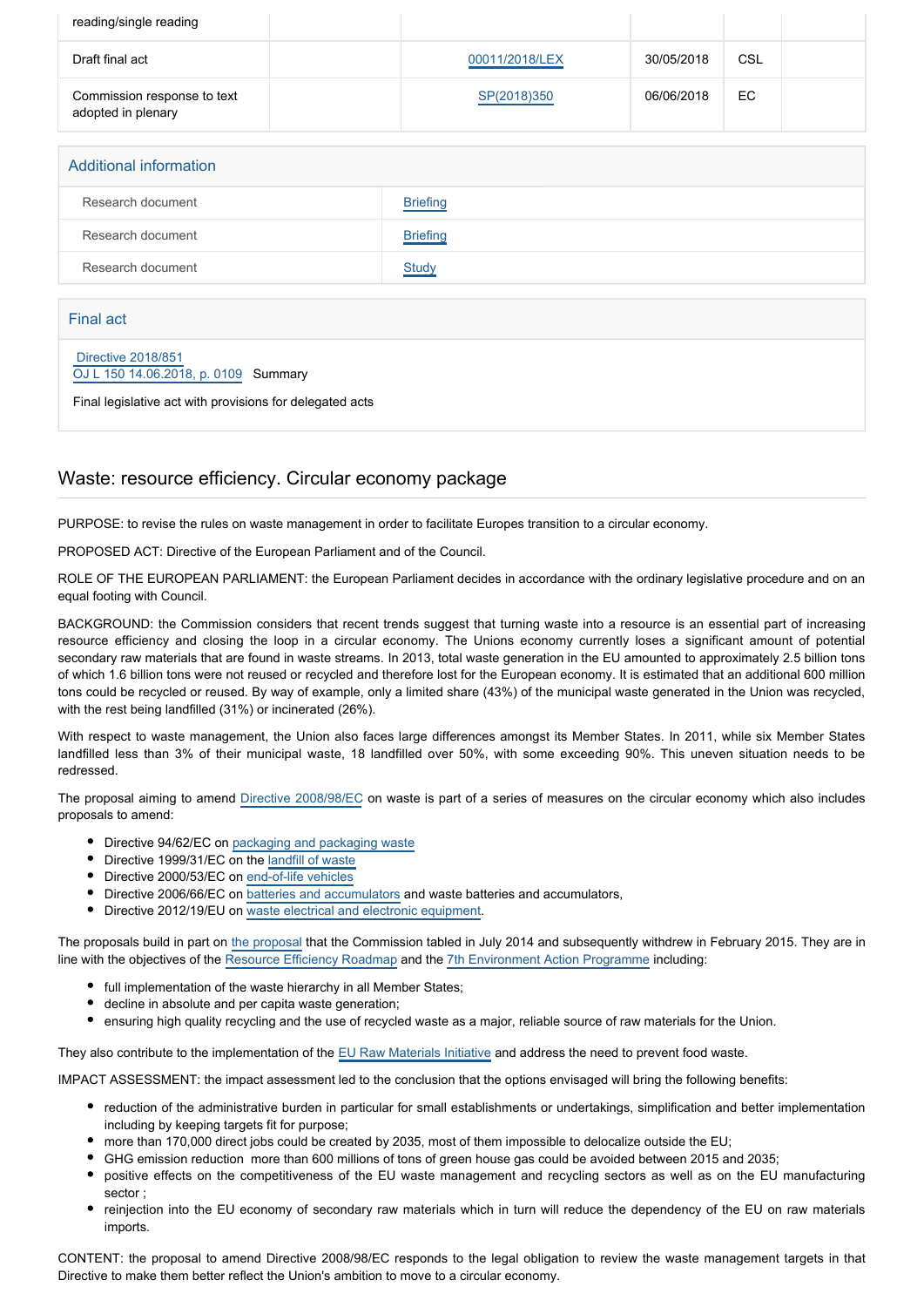The main points are as follows:

Alignment of definitions: it is proposed to include in Directive 2008/98/EC definitions of municipal waste, construction and demolition waste, the final recycling process, and backfilling so that the scope of these concepts is clarified. The definition of municipal waste should be in line with the definition used for statistical purposes by the European Statistical Office and the Organisation for Economic Co-operation and Development. It is neutral with regard to the public or private status of the operator managing waste.

Economic measures: Member States should put in place adequate incentives for the application of the waste hierarchy, in particular, by means of financial incentives aimed at achieving the waste prevention and recycling objectives of this Directive, such as landfill and incineration charges, pay as you throw schemes, extended producer responsibility schemes and incentives for local authorities.

Waste or non-waste status: the proposal establishes at the Union level harmonised conditions for substances or objects to be recognised as by-products and for waste that has undergone a recovery operation to be recognised as having ceased to be waste.

Producer responsibility schemes: given that the effectiveness of these schemes differ significantly between Member States, the proposal sets minimum operating requirements for extended producer responsibility. Those requirements should:

- define in a clear way the roles and responsibilities of producers of products placing goods on the market of the Union;
- define measurable waste management targets, in line with the waste hierarchy, aiming to attain at least the quantitative targets relevant for the scheme as laid down in the Directive;
- establish a reporting system to gather data on the products placed on the Union market by the producers subject to extended producer responsibility.

Waste prevention: Member States should:

- encourage the use of products that are resource efficient, durable, reparable and recyclable;
- target products that are the main sources of raw materials of a high importance to the economy of the Union and whose supply is associated with a high risk to prevent that those materials become waste;
- encourage the setting up of systems promoting reuse activities, including in particular for electrical and electronic equipment, textiles and furniture;
- $\bullet$ reduce waste generation in processes related to industrial production, extraction of minerals and construction and demolition, taking into account best available techniques;
- monitor and assess the implementation of the waste prevention measures.

Prevention of food waste: Member States should take measures to promote prevention of food waste in line with the 2030 Agenda for Sustainable Development, adopted by the United Nations General Assembly on 25 September 2015, and in particular its target of halving food waste by 2030.

These measures should aim to prevent food waste in primary production, in processing and manufacturing, in retail and other distribution of food, in restaurants and food services as well as in households. Member States should establish specific food waste prevention measures and should measure progress in food waste reduction.

Re-use and recycling: Member States shall take measures:

- to promote preparing for re-use activities, notably by encouraging the establishment of and support for re-use and repair networks and by facilitating the access of such networks to waste collection points, and by promoting the use of economic instruments, procurement criteria, quantitative objectives or other measures;
- promote high quality recycling and set up separate collection of waste where technically, environmentally and economically practicable.

Municipal waste: the proposal provides for an increase in the targets of preparing for re-use and the recycling of municipal waste, from 60% until 2025 to 65% in 2030.

Estonia, Greece, Croatia, Latvia, Malta, Romania and Slovakia may obtain five additional years for the attainment of these targets. In the event of an extension, the Member State shall take the necessary measures to increase the preparing for re-use and the recycling of municipal waste to a minimum of 50% and 60% by weight, by 2025 and 2030 respectively.

Bio-waste: Member States should ensure the separate collection of bio-waste where technically, environmentally and economically practicable. They should encourage the recycling, including composting, and digestion of bio-waste, the treatment of bio-waste in a way that achieves a high level of environmental protection.

The proposal also provides for:

- the adoption of improved and simplified definitions and uniform calculation methods for recycling throughout the EU;
- the establishment of common rules for reporting in order to ensure the reliability of data gathered for recycling;
- introduction of an Early Warning System for monitoring compliance with the recycling targets;
- simplification and streamlining of reporting obligations.

DELEGATED ACTS: the proposal contains provisions empowering the Commission to adopt delegated acts in accordance with Article 290 of the Treaty on the Functioning of the European Union.

### Waste: resource efficiency. Circular economy package

The Committee on the Environment, Public Health and Food Safety adopted the report by Simona BONAFÈ (S&D, IT) on the proposal for a directive of the European Parliament and of the Council amending Directive 2008/98/EC on waste.

The committee recommended that the European Parliaments position adopted at first reading following the ordinary legislative procedure should amend the Commission proposal as follows: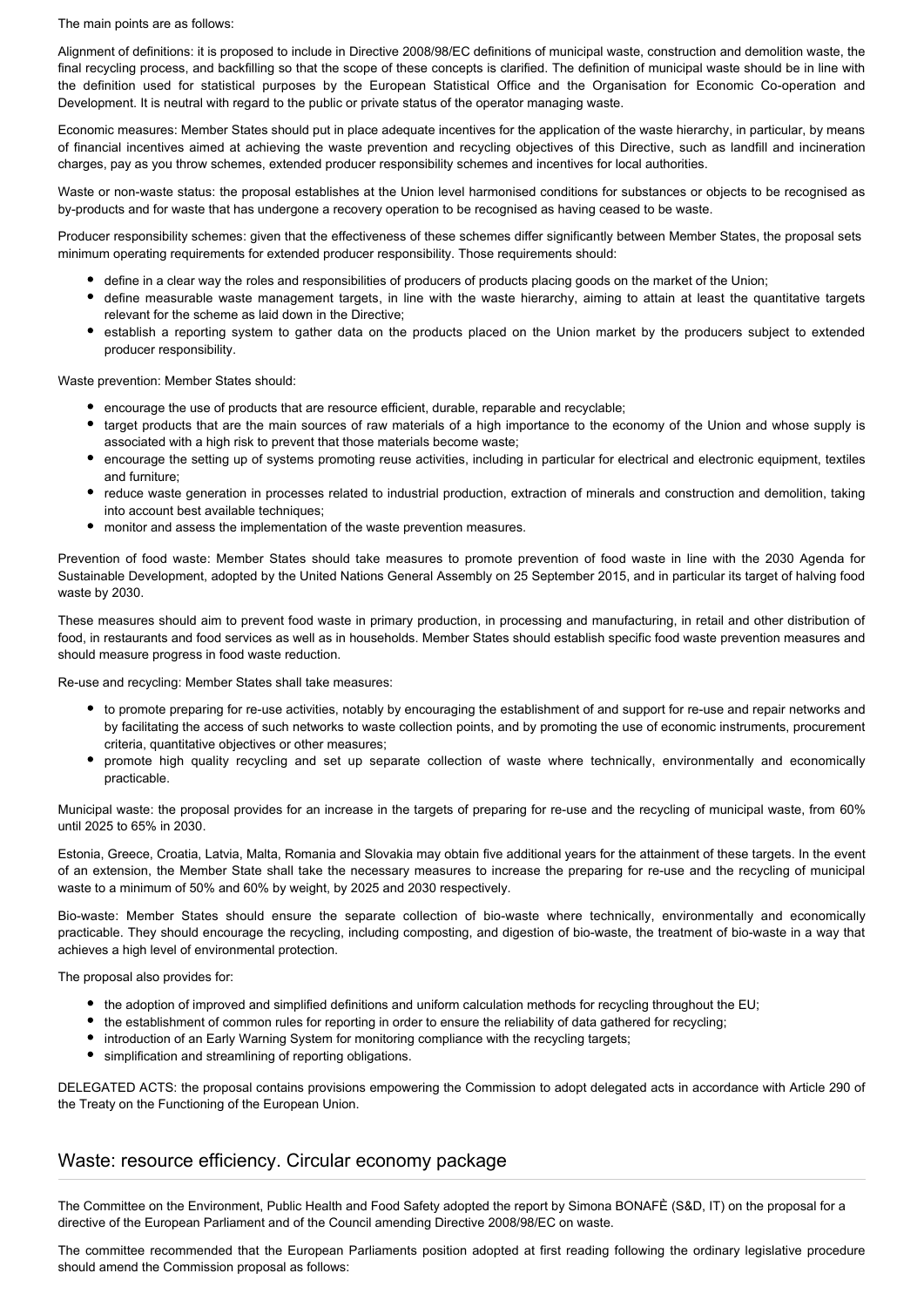Members introduced amendments aiming to strengthen waste prevention measures and encourage the development of an efficient secondary raw materials market.

They stressed that the Waste Framework Directive is an important instrument to enhance the circular economy.

By-products: Members stipulated that a substance or object resulting from a production process the primary aim of which is not the production of that substance or object shall be considered not to be waste, but to be a by-product if certain conditions are met. They withheld the possibility for the Commission to be empowered to establish harmonised criteria on the application of by-product status, prioritising proven and replicable industrial and agricultural symbiosis practices.

End-of-waste status: the Commission shall be empowered to adopt delegated acts establishing harmonised provisions related to the end-of-waste status to certain types of waste. Where criteria have not been set at a Union level, Member States should be allowed to establish detailed end-of-waste criteria at national level for certain waste in accordance with conditions set at Union level.

The weight of waste which is considered to have ceased to be waste may be reported as recycled if the materials or substances that have ceased to be waste are to be subject to reprocessing, excluding energy recovery and the reprocessing into materials that are to be used as fuels or for backfilling operations.

Extended Producer Responsibility (EPR) schemes: Members proposed introducing Extended Producer Responsibility (EPR) schemes and to define it based on harmonised rules. Member States should ensure the establishment of extended producer responsibility schemes for at least packaging, electrical and electronic equipment, batteries and accumulators, and end-of-life vehicles.

Waste prevention: in order to contribute to the prevention of waste, Member States shall aim to achieve, at least, the following objectives:

- a significant reduction in waste generation;
- decoupling of waste generation from economic growth;
- a progressive substitution of substances of very high concern if there are suitable alternative substances or technologies that are economically and technically viable;
- a Union food waste reduction target of 30 % by 2025 and of 50 % by 2030 compared to the 2014 baseline;
- a Union marine litter reduction target of 30 % by 2025 and 50 % by 2030 compared to the 2014 baseline.

In order to achieve these objectives, Member States shall in particular promote and support sustainable production and consumption models; discourage the placing on the market of products with planned obsolescence; reduce food losses along the whole supply chain and prevent littering.

By 31 December 2018, the Commission shall examine the possibility of setting up Union-wide waste prevention targets to be met by 2025 and 2030.

Re-use: Members suggested defining more clearly the notion of reuse. Re-use, should be regarded as a specific waste prevention measure and incentivised by the Member States.

Preparation of re-use and recycling: Member States shall take ambitious measures in respect of the preparing for re-use. They shall set up mandatory separate collection of textiles by 2020 and take measures to promote sorting systems for commercial and industrial waste for at least the following: metals, plastics, paper and cardboard, bio-waste, glass and wood.

Members proposed that by 2030, the preparing for re-use and the recycling of municipal waste shall be increased to a minimum of 70 % by weight of municipal waste generated, including a minimum of 5 % of total municipal waste prepared for re-use. The Commission had proposed a target of 65 %.

Member States which in 2013 recycled less than 20% of their municipal waste may ask the Commission for an additional five years in order to reach the preparation for re-use and recycling targets set for 2025 and 2030. To obtain these exemptions, the Member States concerned should submit an implementation plan, to be assessed by the Commission on the basis of specific criteria, and should meet interim targets relating to preparation for re-use and recycling.

The Commission shall examine the possibility of setting preparing for reuse and recycling targets that apply to commercial waste, non-hazardous industrial waste and other waste streams to be met by 2025 and 2030.

Members also placed emphasis on the need for specific measures for the reprocessing of organic waste and called for the separate collection of bio-waste to be made mandatory and supported with suitable economic instruments.

Framework for the circular economy: no later than 31 December 2018, the Commission shall draw up a report assessing the need for Union targets, particularly for a Union resource efficiency target, as well as a report identifying obstacles hampering the shift to a circular economy. It should present a comprehensive review of Union eco-design legislation.

### Waste: resource efficiency. Circular economy package

The European Parliament adopted by 576 votes to 95, with 27 abstentions, amendments to the proposal for a directive of the European Parliament and of the Council amending Directive 2008/98/EC on waste.

The matter was referred back to the committee responsible for interinstitutional negotiations. The vote on the legislative resolution has been postponed to later session.

The main amendments adopted in plenary concerned the following issues:

Aim: Parliament stipulated that this Directive shall lay down measures to protect the environment and human health by:

preventing or reducing the adverse impacts of the generation and management of waste;

- reducing overall impacts of resource use and improving the efficiency of such use;
- ensuring waste is valued as a resource with a view to contributing to a circular economy in the Union.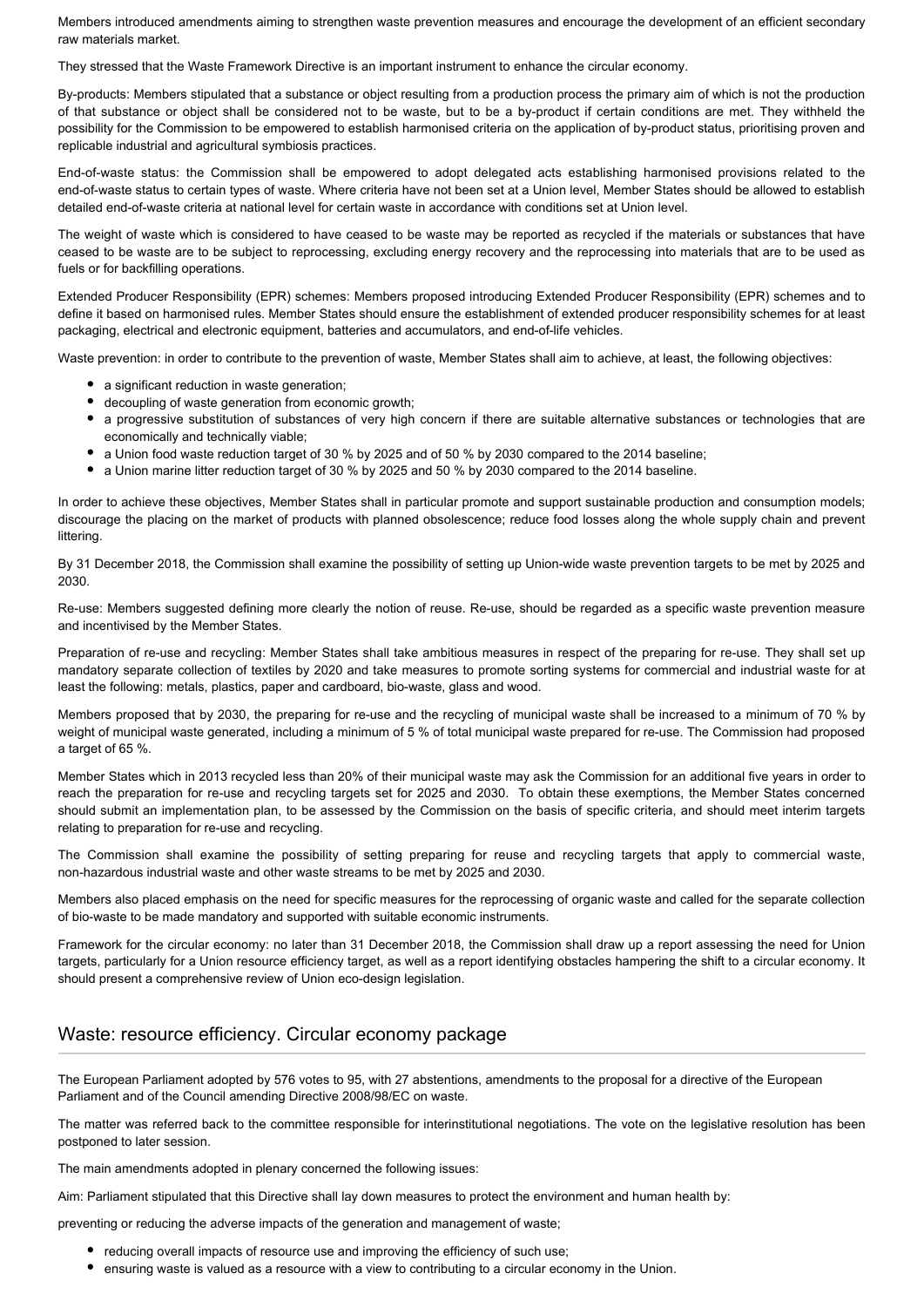Members stressed the need to apply the waste hierarchy in order to enhance the transition towards a circular economy. They also wanted to encourage the use of secondary raw materials.

Municipal waste: the definition of municipal waste shall cover mixed waste and separately collected waste from small businesses, office buildings and institutions including schools, hospitals, and government buildings that is similar to household waste in nature and composition.

The terms commercial and industrial waste, sorting, litter, food waste and residual waste have also been highlighted.

Extended Producer Responsibility (EPR) schemes: Members proposed introducing Extended Producer Responsibility (EPR) schemes and to define it based on harmonised rules. Extended producer responsibility is an individual obligation on producers who should be accountable for the end-of-life management of products that they place on the market.

Member States should ensure the establishment of extended producer responsibility schemes for at least packaging, electrical and electronic equipment, batteries and accumulators, and end-of-life vehicles.

Waste prevention: Member States shall aim to achieve, at least, the following objectives:

- a significant reduction in waste generation;
- decoupling of waste generation from economic growth;
- a progressive substitution of substances of very high concern if there are suitable alternative substances or technologies that are economically and technically viable;
- a Union food waste reduction target of 30 % by 2025 and of 50 % by 2030 compared to the 2014 baseline and similar objectives marine litter.

In order to achieve these objectives, Member States shall in particular promote and support sustainable production and consumption models; discourage the placing on the market of products with planned obsolescence; reduce food losses along the whole supply chain and prevent littering.

By 31 December 2018, the Commission shall examine the possibility of setting up Union-wide waste prevention targets to be met by 2025 and 2030.

Re-use: Members suggested defining more clearly the notion of reuse. Re-use, should be regarded as a specific waste prevention measure and incentivised by the Member States. Measures shall be encouraged to promote the re-use of products. These measures may include encouraging the establishment and support of recognised re-use networks, deposit-refund and return-refill schemes and incentivising remanufacturing, refurbishment and repurposing of products.

Preparation of re-use and recycling: Member States shall take ambitious measures in respect of the preparing for re-use. They shall:

- set up mandatory separate collection of textiles by 2020;
- take measures to ensure the sorting of construction and demolition waste ;
- promote sorting systems for commercial and industrial waste for at least the following: metals, plastics, paper and cardboard, bio-waste, glass and wood;
- set up separate collection for hazardous waste from households.

Parliament proposed that by 2030, the preparing for re-use and the recycling of municipal waste shall be increased to a minimum of 70 % by weight of municipal waste generated, including a minimum of 5 % of total municipal waste prepared for re-use. The Commission had proposed a target of 65 %.

Member States which in 2013 recycled less than 20% of their municipal waste may ask the Commission for an additional five years in order to reach the preparation for re-use and recycling targets set for 2025 and 2030. To obtain these exemptions, the Member States concerned should submit an implementation plan, to be assessed by the Commission on the basis of specific criteria, and should meet interim targets relating to preparation for re-use and recycling.

The Commission shall examine the possibility of setting preparing for reuse and recycling targets that apply to commercial waste, non-hazardous industrial waste and other waste streams to be met by 2025 and 2030.

Parliament also placed emphasis on the need for specific measures for the reprocessing of organic waste and called for the separate collection of bio-waste to be made mandatory and supported with suitable economic instruments.

Framework for the circular economy: no later than 31 December 2018, the Commission shall draw up a report assessing the need for Union targets, particularly for a Union resource efficiency target, as well as a report identifying obstacles hampering the shift to a circular economy. It should present a comprehensive review of Union eco-design legislation.

### Waste: resource efficiency. Circular economy package

The European Parliament adopted by 559 votes to 42, with 46 abstentions, a legislative resolution on the proposal for a directive of the European Parliament and of the Council amending Directive 2008/98/EC on waste.

The matter had been referred back to the committee responsible for interinstitutional negotiations at the sitting of 14.3.2017.

The European Parliaments position adopted at first reading under the ordinary legislative procedure amended the Commission proposal as follows:

Objective: Parliament has clarified that the revised Waste Directive shall aim to establish measures to protect the environment and human health:

- by preventing or reducing the generation of waste, the adverse impacts of the generation and management of waste and;
- by reducing overall impacts of resource use and improving the efficiency of such use, which are crucial for the transition to a circular economy and for guaranteeing the Unions long-term competitiveness.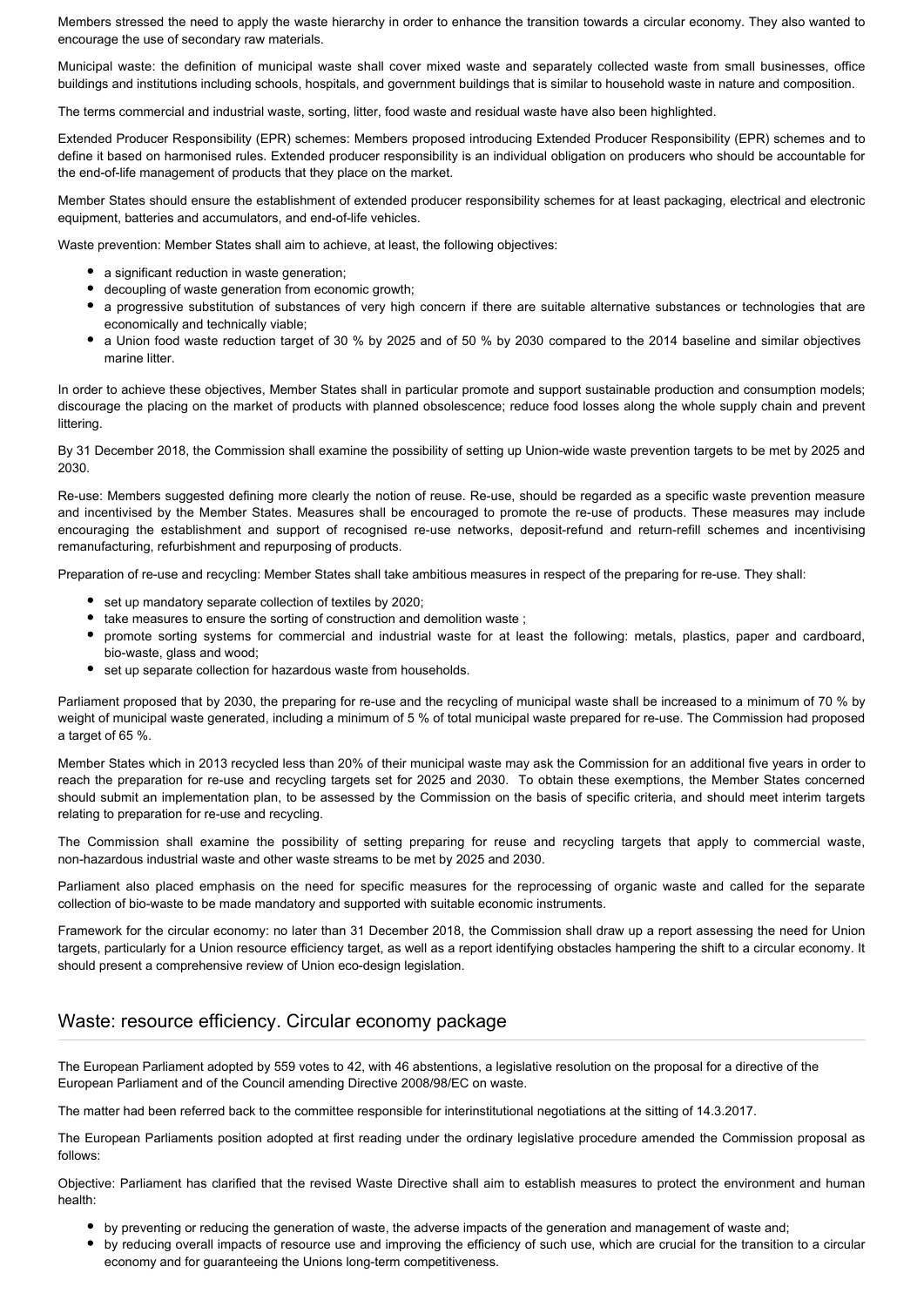The Commission shall assist competent authorities in developing an effective financial framework, including through the use of Union Funds where appropriate, to implement the requirements of this Directive in accordance with the waste hierarchy and to support innovation in technologies and waste management.

Municipal waste: municipal waste is defined as waste from households and waste from other sources, such as retail, administration, education, health services, accommodation and food services, and other services and activities, which is similar in nature and composition to waste from households. It shall not include waste from production, agriculture, forestry, fishing, construction and demolition, septic tanks and sewage network and treatment, and end-of-life vehicles.

Extended producer responsibility schemes: the amended Directive sets minimum operating requirements for these schemes which are defined as sets of measures taken by Member States to ensure that producers of products bear financial responsibility or financial and organisational responsibility for the management of the waste stage of a products life cycle.

Waste prevention: to avoid the generation of waste, Member States shall take measures which, inter alia:

- support sustainable production and consumption models;
- encourage the design, manufacturing and use of products that are resource-efficient, durable (including in terms of life span and absence of planned obsolescence), reparable, re-usable and upgradable;
- target products containing critical raw materials to prevent that those materials become waste;
- encourage the availability of spare parts, instruction manuals, technical information, or other instruments, equipment or software enabling the repair and re-use of products without compromising their quality and safety;
- achieve an EU-wide indicative food-waste reduction target of 30% by 2025 and 50% by 2030, in line with the UN Sustainable Development Goals;
- promote the reduction of the content of hazardous substances in materials and products;
- halt the generation of marine litter.

By 31 December 2023, the Commission shall examine the data on food waste provided by Member States with a view to considering the feasibility of establishing a Union-wide food waste reduction target to be met by 2030.

Valuation: Member States should take the necessary measures to ensure that waste is prepared for reuse, recycling or other recovery operations.

To facilitate or improve the preparation for reuse, recycling and other recovery operations, waste shall be collected separately and shall not be mixed with other wastes or materials with different properties. Exemptions would be allowed under certain conditions.

Preparation for reuse and recycling: in order to make a transition to a European circular economy with a high level of resource efficiency, the amended text foresees that by 2025 at least 55% of municipal waste by weight should be recycled. The target would increase to 60% by 2030 and 65% by 2035.

Member States that have recycled less than 20% of their municipal waste in 2013 may ask the Commission for a further 5 years to reach the readiness and re-preparation targets. To benefit from this derogation, Member States concerned shall submit an implementation plan as assessed by the Commission. If the deadline is extended, they should reach a target of at least 50% by 2025, at least 55% by 2030 and at least 60% by 2035.

The text also stated that Member States shall:

- set up separate collection at least for paper, metal, plastic and glass, and, by 1 January 2025, for textiles;
- set up a separate collection for hazardous waste fractions produced by households by 1 January 2025 at the latest;
- ensure that by 31 December 2023, bio-waste is either separated and recycled at source, or is collected separately and is not mixed with other types of waste.

Home composting is encouraged.

Lastly, the Commission shall organise a regular exchange of information and sharing of best practices among Member States, including, where appropriate, with regional and local authorities, on the practical implementation and enforcement of the requirements of this Directive.

#### Waste: resource efficiency. Circular economy package

PURPOSE: to revise waste management rules to facilitate Europe's transition to a circular economy.

LEGISLATIVE ACT: Directive (EU) 2018/851 of the European Parliament and of the Council amending Directive 2008/98/EC on waste.

CONTENT: this Directive amending [Directive 2008/98/EC](https://eur-lex.europa.eu/legal-content/EN/TXT/?qid=1532502181338&uri=CELEX:02008L0098-20180705) on waste is part of a package of measures on the circular economy which includes a package of measures on waste, consisting of four legislative proposals laying down new rules on waste management and setting legally binding targets for recycling.

The revised Waste Directive shall aim to establish measures to protect the environment and human health:

- by preventing or reducing the generation of waste, the adverse impacts of the generation and management of waste and;
- by reducing overall impacts of resource use and improving the efficiency of such use, which are crucial for the transition to a circular economy and for guaranteeing the Unions long-term competitiveness.

Extended producer responsibility schemes: the revised Directive sets minimum operating requirements for these schemes which are defined as sets of measures taken by Member States to ensure that producers of products bear financial responsibility or financial and organisational responsibility for the management of the waste stage of a products life cycle including separate collection, sorting and treatment operations. That obligation can also include organisational responsibility and a responsibility to contribute to waste prevention and to the reusability and recyclability of products.

Waste prevention: to avoid the generation of waste, Member States shall take measures which, inter alia: